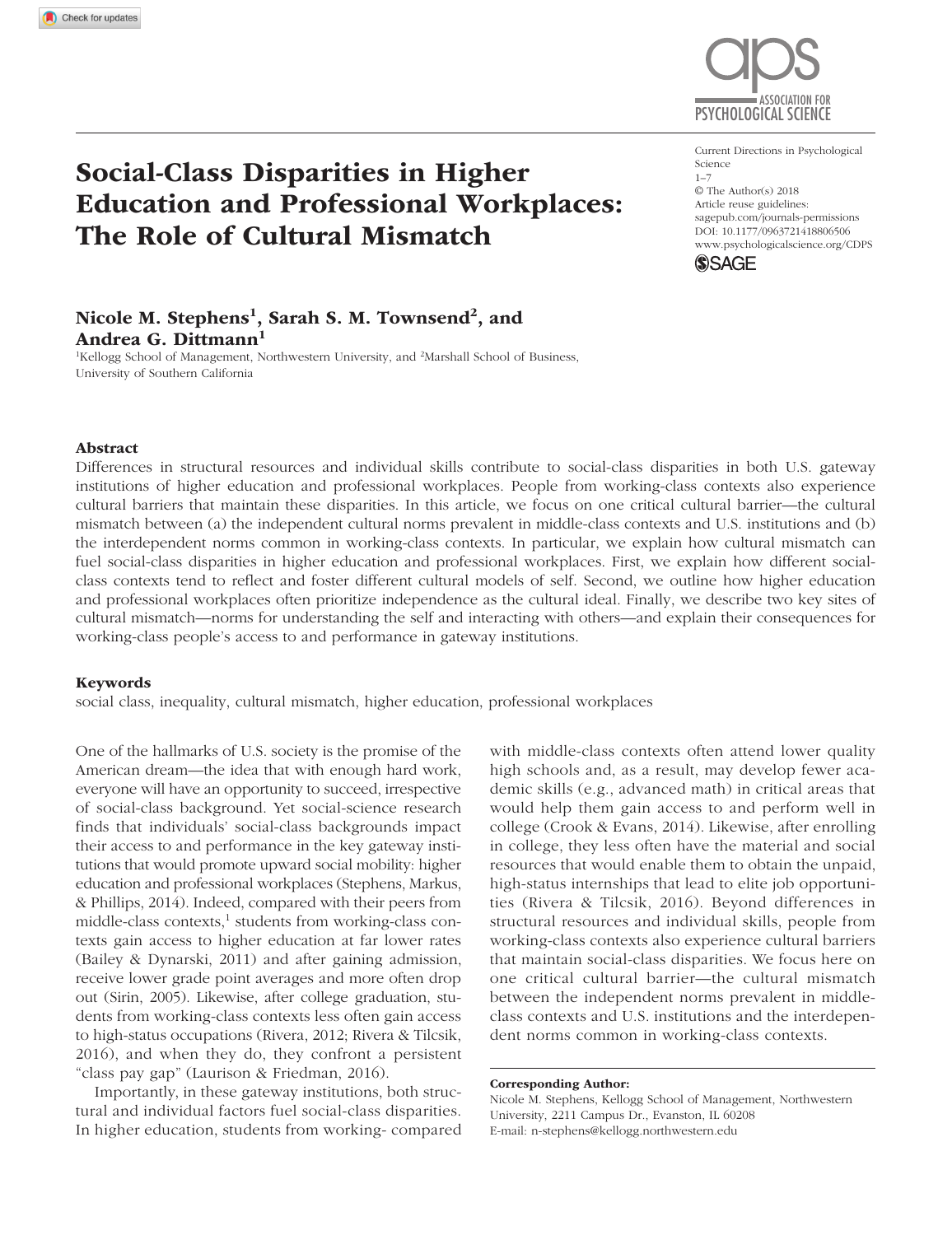The current article provides an overview of how cultural mismatch can fuel social-class disparities in the gateway institutions of higher education and professional workplaces. First, we explain how different social-class contexts in the United States tend to reflect and foster different cultural models of self, or culturespecific understandings of what it means to be a good or appropriate person in the world (Markus & Kitayama, 2010). Second, we outline how U.S. gateway institutions often prioritize independence as the cultural ideal. Finally, we describe two key sites of mismatch—norms for understanding the self and norms for interacting with others and outline their consequences for working-class people's access to and performance in gateway institutions.

# Social-Class Contexts Shape Cultural Models of Self

Understanding how social class shapes cultural models of self requires an analysis of available material (e.g., income) and social resources (e.g., relationships). These conditions shape models of self by informing how people are able to think, feel, and act in the world as well as the ways of being that are most likely to be effective and become normative and preferred. Research conducted in a variety of cultural contexts has identified two common models of self that guide people's norms for understanding themselves and interacting with others (Markus & Kitayama, 2010). The *independent* model of self assumes that a normatively appropriate person should influence the context, be separate from other people, and act freely on the basis of personal motives, goals, and preferences. In contrast, the *interdependent* model of self assumes that the normatively appropriate person should adjust to the conditions of the context, be connected to others, and respond to the needs of others. Importantly, these models of self are not mutually exclusive: People from different social-class contexts have access to both independent and interdependent models. However, depending on people's chronic experiences, including their experiences in different socialclass contexts, one model tends to become more highly elaborated and guide behavior.

Working-class contexts in the United States tend to afford an interdependent model of self. They foster interdependence because they provide fewer financial resources, greater environmental constraints, lower power and status, and fewer opportunities for choice, influence, and control than middle-class contexts (Kraus, Piff, Mendoza-Denton, Rheinschmidt, & Keltner, 2012; Stephens, Markus, & Phillips, 2014). To be effective in these contexts, people often develop and enact interdependent models of self: They must learn to adjust to others and the social context, show awareness of their position in the social hierarchy, and rely on and work together with others for material assistance and support (Lareau, 2003).

In contrast, middle-class contexts in the United States tend to promote an independent model of self. They foster independence because they provide greater access to economic capital, fewer environmental constraints, higher power and status, and greater opportunities for choice, influence, and control than do working-class contexts (Kraus et al., 2012; Stephens, Markus, & Fryberg, 2012). To be effective in these contexts, people often develop and enact independent models of self: They must learn to influence others and the social context, challenge the status quo, and develop and express their own personal interests.

## U.S. Gateway Institutions Prioritize Independence as the Cultural Ideal

Although both independent and interdependent models of self can be highly functional and adaptive, U.S. gateway institutions tend to prioritize independence as the cultural ideal (e.g., Markus & Conner, 2013). In higher education, an independent model of self often guides administrators' and educators' assumptions about how students should be motivated, learn, and interact with others (Stephens, Markus, & Phillips, 2014). A survey of administrators revealed that a majority characterize their university cultures as independent: Students are expected to pave their own paths, challenge norms and rules, and express their personal preferences (Stephens, Fryberg, Markus, Johnson, & Covarrubias, 2012). For example, class participation—namely, expressing one's own thoughts and ideas—is often a key component of students' grades (Kim, 2002).

Although we suggest that an independent model of self also tends to guide managers' and coworkers' assumptions about how employees should be motivated and behave in professional organizations, future research is needed to examine this question more directly. Though professional workplaces are increasingly recognizing the potential competitive advantage that collaboration may offer (Cross, Rebele, & Grant, 2016), these organizations still tend to expect employees to take charge and influence the situation, display autonomy, and confidently express their ideas (e.g., Kennedy, Anderson, & Moore, 2013). For example, at the time we conducted our research, the website of the investment bank Morgan Stanley emphasized that "this is a great environment for the self-starter, someone who relishes a lot of autonomy, and seeks to do things the way they think is best" (Stephens, Dittmann, & Townsend, 2017, p. 516).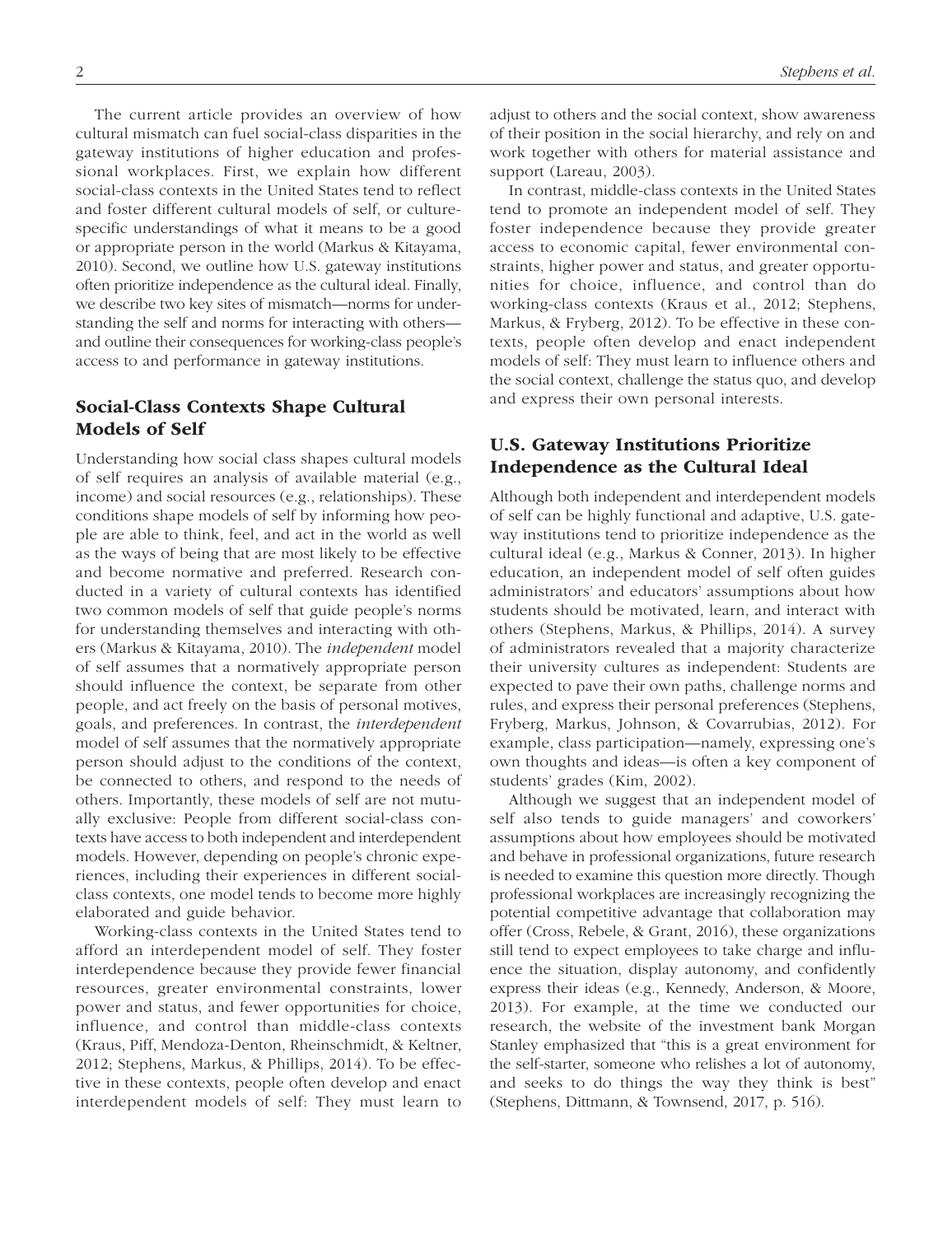### Sites of Cultural Mismatch

Institutions that prioritize independence can create a cultural mismatch for people from working-class contexts, who are often guided by a relatively interdependent model of self (Stephens, Fryberg, et al., 2012; Stephens, Markus, & Townsend, 2007). This mismatch can emerge when people from working-class contexts do not enact independent norms valued by institutions or when they do enact interdependent norms that are relatively less valued. In this section, we provide an overview of two key sites of cultural mismatch. Specifically, because models of self powerfully shape norms for understanding the self and norms for interacting with others, we focus on how cultural mismatch can arise in these two sites.

### *Understanding the self*

Institutions expect students and employees to understand and present themselves in an independent manner—to showcase a highly positive view of the self and project confidence (Markus & Conner, 2013). Yet people from working-class contexts less often understand and present themselves in line with this independent cultural ideal (Kraus et al., 2012). People in working- compared with middle-class contexts report less positive self-regard, lower levels of self-esteem and confidence, and fewer self-oriented positive emotions (Kraus & Park, 2014; Piff & Moskowitz, 2018; Twenge & Campbell, 2002). For example, Varnum (2015) found that people in working- compared with middle-class contexts were less likely to think they were above average on a range of skills, abilities, and attributes. In another investigation, Grossmann and Varnum (2011) found that people in working- compared with middleclass contexts represented themselves as closer in size to their friends, showing less self-inflation. Importantly, we do not mean to suggest that people from workingclass contexts have more negative self-views; rather, they express self-esteem, confidence, and positive emotions in an interdependent fashion. Indeed, in workingclass contexts, interdependent understandings of the self, focusing on solidarity, loyalty, and connection to close others, often take precedence (Markus, Ryff, Curhan, & Palmersheim, 2004).

Reflecting these different understandings, people in working- compared with middle-class contexts less often present themselves as confident, distinguish themselves from others, and seek to stand out. Instead, they more often present themselves as humble, showcase similarity and connection to others, and seek to be part of groups (Stephens et al., 2007; see also, Na, McDonough, Chan, & Park, 2016). For example, Kraus and Keltner (2009) found that observers rated people from working- compared with middle-class contexts as displaying more engagement cues in their social interactions (e.g., more head nods and gazes toward their interaction partner), highlighting an increased tendency to present themselves as relational and connected. In another study, Stephens and colleagues (2007) presented participants with a vignette in which a close friend purchased the exact same car as the participant, highlighting the similarity of their choices. Middle-class master-of-business-administration students more often viewed this decision as a threat to their preference for presenting themselves as unique. In contrast, workingclass firefighters more often felt affirmed by this decision because it aligned with their preference for presenting themselves as similar to others, often exclaiming, "We should start a car club!" (p. 822).

# *Interacting with others*

Institutions also expect people to interact with others in an independent style—by using relationships for personal gain, promoting their own interests, and advocating for themselves (Grant & Ashford, 2008). Yet people from working-class contexts are less likely both to understand relationships in this way and to be guided by this independent style of enacting relationships (Belmi & Laurin, 2016). For example, Carey and Markus (2017) show that whereas people in middle-class contexts often view relationships as an individual choice (e.g., connections can be severed if they are not beneficial), people in working-class contexts often reject this self-interested understanding of relationships and instead view relationships as an enduring part of who they are. Indeed, in working-class contexts, in which people are often guided by an interdependent style of interpersonal interaction, using relationships solely for personal gain would be seen as distasteful or inauthentic (Williams, 2017).

Reflecting these different understandings of relationships, people in working- compared with middle-class contexts less often use relationships to advance personal interests and instead more often focus on, attend to, and defer to others' needs (Dietze & Knowles, 2016; Markus & Conner, 2013). In many working-class contexts, interdependent norms such as deference to authority figures often take precedence over selfpromotion or self-advocacy. For example, ethnographic studies find that parents in working- compared with middle-class contexts less often seek to influence authority figures such as teachers or doctors to promote their children's own self-interest (Horvat, Weininger, & Lareau, 2003; Lareau, 2003). Similarly, Calarco (2011) found that elementary school children from working- compared with middle-class contexts are less likely to advocate for themselves (i.e., proactively seek help) with teachers.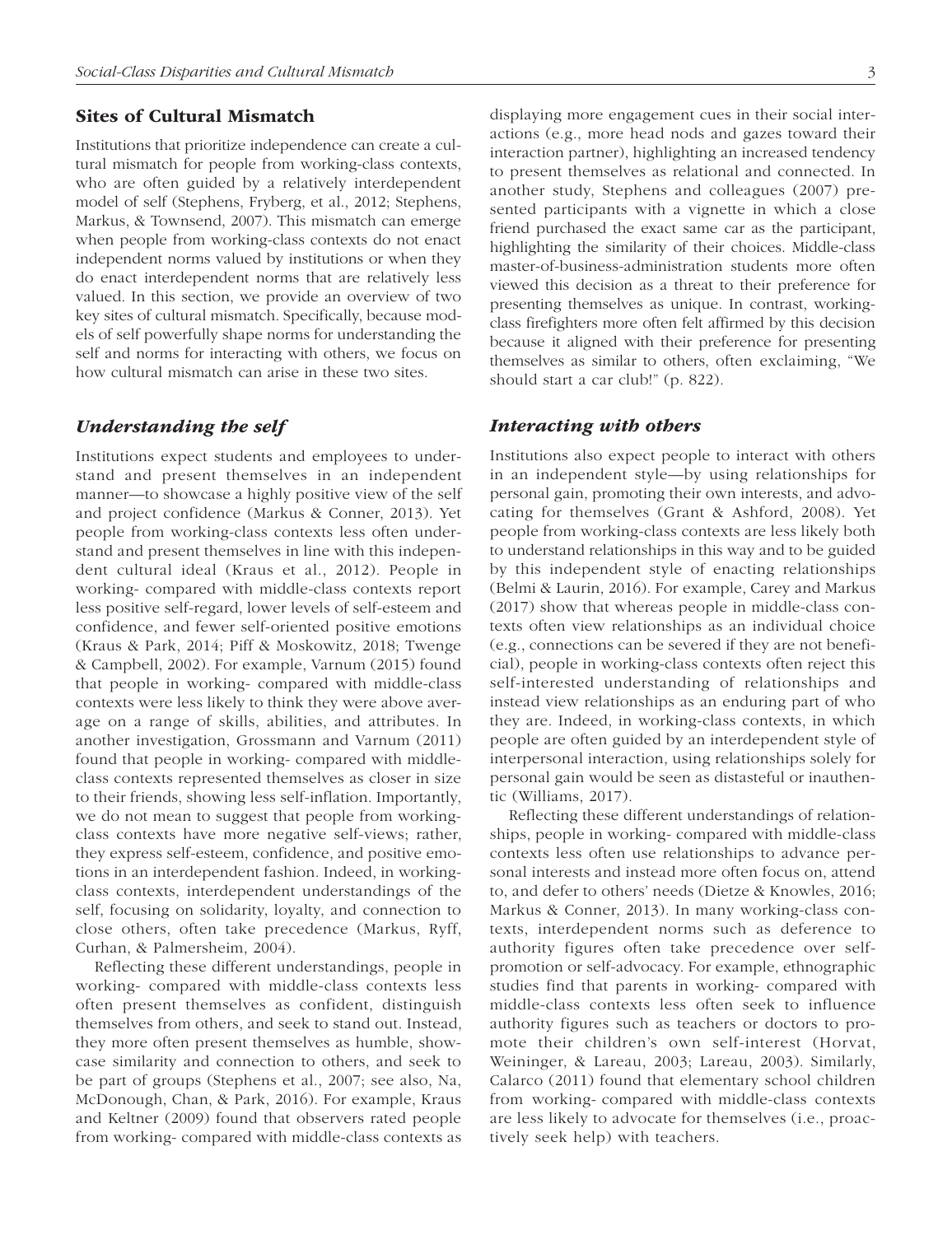# Consequences of Cultural Mismatch in Higher Education and Professional Workplaces

On the path to upward mobility, these sites of cultural mismatch—higher education and professional workplaces—can have important consequences for people from working-class contexts, both in terms of gaining access to and performing up to their potential in gateway institutions.

### *Gaining access*

The experience of cultural mismatch can lead people from working-class contexts to feel less comfortable enacting the independent behaviors that are required to gain access to gateway institutions, and this divergence can also lead educators or managers to evaluate them less positively.

People from working- compared with middle-class contexts are less likely to feel comfortable enacting the independent behaviors required to gain access to gateway institutions. Even the most high-achieving students from working-class contexts are unlikely to apply to selective universities (Hoxby & Avery, 2012), in part because they are often uncomfortable separating themselves from their families or communities (Covarrubias & Fryberg, 2015). Further reflecting this discomfort enacting the independent behaviors required to gain access to institutions, Belmi and Laurin (2016) found that people from working- compared with middle-class contexts are more reluctant to pursue paths to organizational power when doing so requires self-interested behavior (e.g., using connections for self-gain).

Research also suggests that when students or employees diverge from institutions' cultural norms, evaluators tend to view them less positively and are less likely to admit them (Bencharit et al., 2018; Rivera, 2012). Given that the cultural ideal is typically to recruit students and employees who more often enact independent norms (Stephens et al., 2017), college recruiters and hiring managers should therefore be less likely to admit or hire people who diverge from this cultural ideal (Rivera, 2012). For example, evaluators should respond less positively to students or employees who do not present themselves with confidence or positive self-regard or who do not effectively advocate for themselves. Supporting this suggestion, people rate job applicants who have independent (i.e., agentic) skills as more competent and are more likely to hire them, compared with applicants who have more interdependent (i.e., communal) skills (Rudman & Glick, 1999; see also Bencharit et al., 2018).

### *Performance*

Even when students and employees from working-class contexts defy the odds and gain admission to higher education or professional workplaces, they still confront a cultural mismatch that can undermine their opportunity to succeed. Specifically, experiencing mismatch can inhibit their performance by reducing their comfort in these settings, leading educators and managers to evaluate them less positively.

When people do not see their cultural norms included in institutions, they tend to feel uncomfortable and less often perform up to their potential (Brannon, Markus, & Taylor, 2015; Stephens, Fryberg, et al., 2012; Stephens, Townsend, Markus, & Phillips, 2012). For example, when university welcome messages frame the culture as independent (e.g., expecting "bold students who assert their own ideas"), students from workingclass contexts experience tasks as more difficult, show higher levels of stress, and perform less well compared with when universities frame the culture as interdependent (e.g., expecting students to be part of a community; Stephens, Fryberg, et al., 2012; Stephens, Townsend, et al., 2012). These negative performance consequences of cultural mismatch can persist from college entry to college graduation 4 years later (Phillips, Stephens, Townsend, & Goudeau, 2018).

Moreover, when people from working- compared with middle-class contexts less often display valued independent behaviors (e.g., confidence) and more often display devalued interdependent behaviors (e.g., humility), their performance is likely to be evaluated less positively. For example, when people present themselves in an independent way by displaying confidence, observers often mistake their confidence for competence or skill and offer them significant advantages (e.g., status attainment, performance evaluations; Bencharit et al., 2018; Kennedy et al., 2013). In addition, people who enact an independent style of interpersonal interaction—for example, by advocating for their own interests—are better able to gain access to valuable resources and opportunities for advancement (e.g., better grades, promotions; Grant & Ashford, 2008; Lareau, 2003).

### Conclusion

Despite U.S. society's unwavering belief in the American dream, many gateway institutions fail to achieve this ideal. One reason for this failure is that institutions are not neutral but instead organized by taken-for-granted middle-class norms about how to be an appropriate person. The divergence between the independent cultural ideals that frequently pervade these institutions and the interdependent norms common in working-class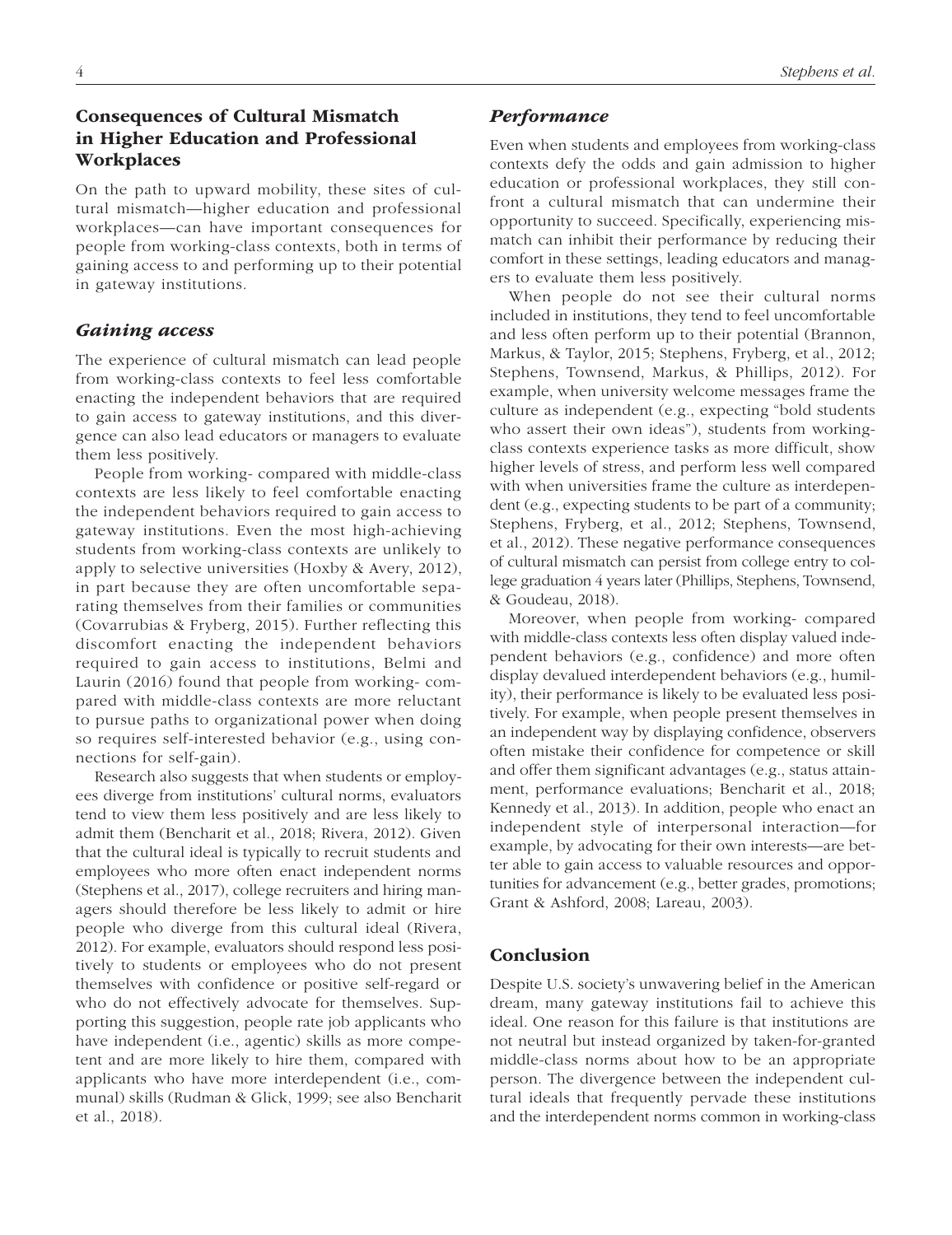contexts can create sites of cultural mismatch in norms for understanding the self and norms for interacting with others. Experiencing mismatch can produce discomfort for people from working-class contexts and lead educators or managers to evaluate them less positively. People from working-class contexts may therefore be less likely to gain access to and perform up to their potential in these gateway institutions.

Although cultural mismatch plays an important role in fueling inequality, it can be reduced (Stephens, Hamedani, & Destin, 2014; Townsend, Stephens, Smallets, & Hamedani, 2018). Just as individuals have the capacity to learn new cultural norms, so too do institutions have the capacity to integrate more diverse norms into the ideas and practices that make up their cultures. Indeed, recent research supports the idea that professional workplaces in the United States are increasingly recognizing the value of collaboration (Cross et al., 2016). When institutions diversify their cultures in this way, they should be able to reduce the experience of cultural mismatch for people from working-class contexts and instead provide a more inclusive experience in which a broader range of students or employees can thrive. In doing so, these institutions will be one step closer to serving as engines of social mobility.

### Recommended Reading

- Kraus, M. W., Piff, P. K., Mendoza-Denton, R., Rheinschmidt, M. L., & Keltner, D. (2012). (See References). Theoretical review outlining ways in which individuals' differing material conditions and perceptions of rank, compared with those of people from different social classes, influence their psychological experiences and behavior.
- Rivera, L. A. (2012). (See References). Research documenting how applicants' perceived cultural fit with the culture of elite professional firms influences hiring decisions and how perceived cultural fit varies as a function of applicants' social-class backgrounds.
- Stephens, N. M., Fryberg, S. A., Markus, H. R., Johnson, C. S., & Covarrubias, R. (2012). (See References). Research documenting how universities' prioritization of independence as the cultural ideal undermines fit and performance of students from working- compared with middle-class backgrounds and the role that this unseen disadvantage has in the production and maintenance of inequality.
- Stephens, N. M., Markus, H. R., & Fryberg, S. A. (2012). (See References). Theoretical review that explains how socialclass disparities in the domains of both health and education can arise not just from individual or structural factors but also from the mutual constitution of individuals and structures, namely, the sociocultural self.
- Stephens, N. M., Markus, H. R., & Phillips, L. T. (2014). (See References). Theoretical review that outlines how American gateway institutions tend to prioritize independence as the cultural ideal, which in turn tends to create mismatches for people from working- compared

with middle-class contexts in these institutions, and how this resulting social-class culture cycle creates and fuels inequality.

### Action Editor

Randall W. Engle served as action editor for this article.

### Declaration of Conflicting Interests

The author(s) declared that there were no conflicts of interest with respect to the authorship or the publication of this article.

#### **Note**

1. By the term *working-class contexts*, we refer to contexts in which most people do not have 4-year college degrees and have relatively low incomes or relatively low-status occupations. In contrast, by *middle-class contexts*, we refer to contexts in which most people have 4-year college degrees, relatively high incomes, or relatively high-status occupations.

#### References

- Bailey, M. J., & Dynarski, S. M. (2011). Gains and gaps: A historical perspective on inequality in college entry and completion. In G. Duncan & R. Murnane (Eds.), *Whither opportunity? Rising inequality, schools, and children's life chances* (pp. 117–132). New York, NY: Russell Sage Foundation.
- Belmi, P., & Laurin, K. (2016). Who wants to get to the top? Class and lay theories about power. *Journal of Personality and Social Psychology*, *111*, 505–529. doi:10.1037/ pspi0000060
- Bencharit, L. Z., Ho, Y. W., Fung, H. H., Yeung, D. Y., Stephens, N. M., Romero-Canyas, R., & Tsai, J. L. (2018). Should job applicants be excited or calm?: The role of culture and ideal affect in employment settings. *Emotion*. Advance online publication. doi:10.1037/emo0000444
- Brannon, T. N., Markus, H. R., & Taylor, V. J. (2015). "Two souls, two thoughts," two self-schemas: Double consciousness can have positive academic consequences for African Americans. *Journal of Personality and Social Psychology*, *108*, 586–609. doi:10.1037/a0038992
- Calarco, J. M. (2011). "I need help!" Social class and children's help-seeking in elementary school. *American Sociological Review*, *76*, 862–882. doi:10.1177/0003122411427177
- Carey, R. M., & Markus, H. R. (2017). Social class shapes the form and function of relationships and selves. *Current Opinion in Psychology*, *18*, 123–130. doi:10.1016/j.copsyc .2017.08.031
- Covarrubias, R., & Fryberg, S. A. (2015). Movin' on up (to college): First-generation college students' experiences with family achievement guilt. *Cultural Diversity & Ethnic Minority Psychology*, *21*, 420–429. doi:10.1037/a0037844
- Crook, S. R., & Evans, G. W. (2014). The role of planning skills in the income-achievement gap. *Child Development*, *85*, 405–411. doi:10.1111/cdev.12129
- Cross, R., Rebele, R., & Grant, A. (2016). Collaborative overload. *Harvard Business Review*, *94*(1), 74–79.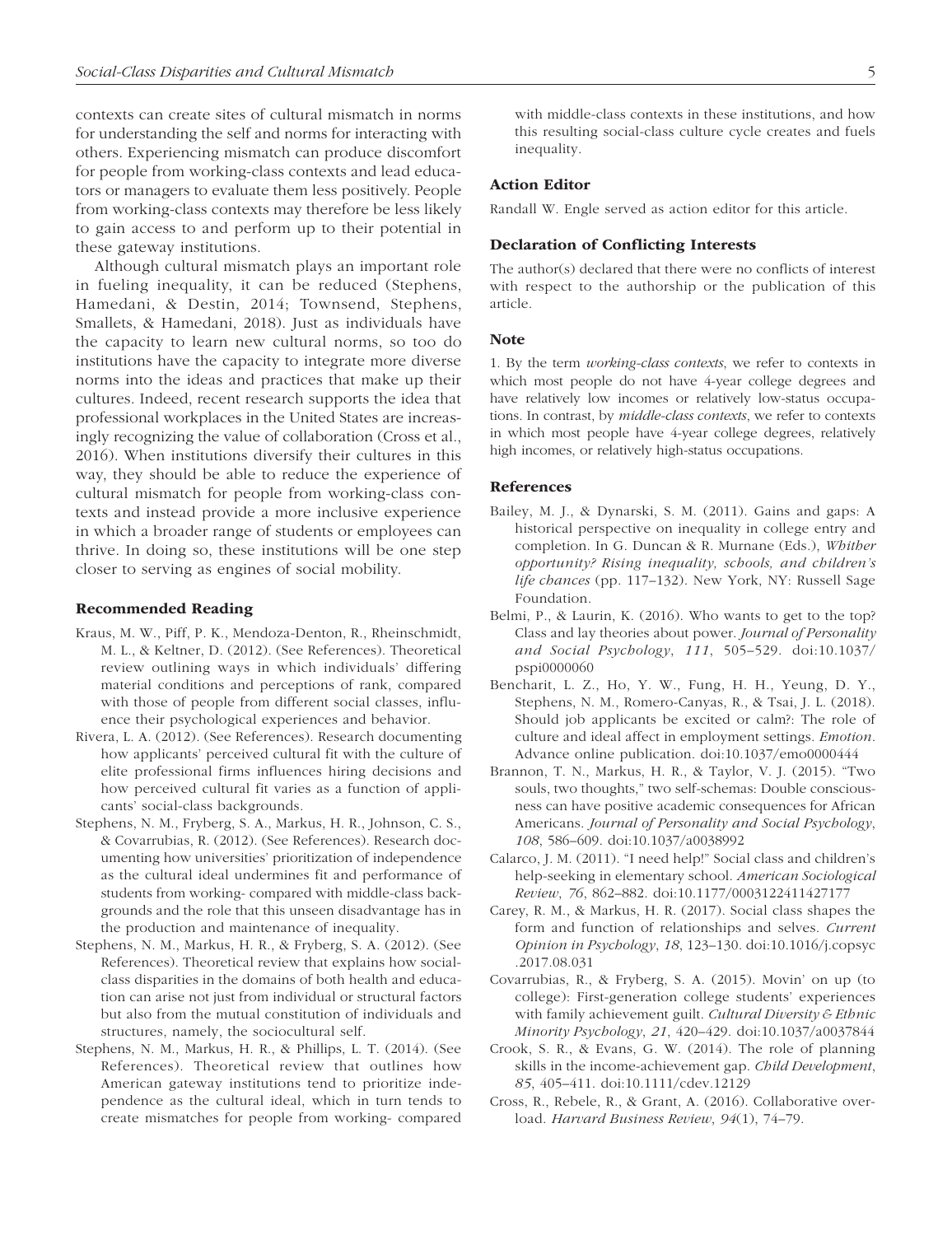- Dietze, P., & Knowles, E. D. (2016). Social class and the motivational relevance of other human beings: Evidence from visual attention. *Psychological Science*, *27*, 1517–1527. doi:10.1177/0956797616667721
- Grant, A. M., & Ashford, S. J. (2008). The dynamics of proactivity at work. *Research in Organizational Behavior*, *28*, 3–34. doi:10.1016/j.riob.2008.04.002
- Grossmann, I., & Varnum, M. E. W. (2011). Social class, culture, and cognition. *Social Psychological & Personality Science*, *2*, 81–89. doi:10.1177/1948550610377119
- Horvat, E. M., Weininger, E. B., & Lareau, A. (2003). From social ties to social capital: Class differences in the relations between schools and parent networks. *American Educational Research Journal*, *40*, 319–351. doi:10.3102/00028312040002319
- Hoxby, C. M., & Avery, C. (2012). *The missing "one-offs": The hidden supply of high-achieving, low income students* (NBER Working Paper No. w18586). Cambridge, MA: National Bureau of Economic Research.
- Kennedy, J. A., Anderson, C., & Moore, D. A. (2013). When overconfidence is revealed to others: Testing the statusenhancement theory of overconfidence. *Organizational Behavior and Human Decision Processes*, *122*, 266–279. doi:10.1016/j.obhdp.2013.08.005
- Kim, H. S. (2002). We talk, therefore we think? A cultural analysis of the effect of talking on thinking. *Journal of Personality and Social Psychology*, *83*, 828–842. doi:10.1037//0022-3514.83.4.828
- Kraus, M. W., & Keltner, D. (2009). Signs of socioeconomic status: A thin-slicing approach. *Psychological Science*, *20*, 99–106. doi:10.1111/j.1467-9280.2008.02251.x
- Kraus, M. W., & Park, J. W. (2014). The undervalued self: Social class and self-evaluation. *Frontiers in Psychology*, *5*, Article 1404. doi:10.3389/fpsyg.2014.01404
- Kraus, M. W., Piff, P. K., Mendoza-Denton, R., Rheinschmidt, M. L., & Keltner, D. (2012). Social class, solipsism, and contextualism: How the rich are different from the poor. *Psychological Review*, *119*, 546–572. doi:10.1037/a0028756
- Lareau, A. (2003). *Unequal childhoods: Race, class and family life*. Berkeley: University of California Press.
- Laurison, D., & Friedman, S. (2016). The class pay gap in higher professional and managerial occupations. *American Sociological Review*, *81*, 668–695. doi:10.1177/ 0003122416653602
- Markus, H. R., & Conner, A. (2013). *Clash! 8 cultural conflicts that make us who we are*. New York, NY: Penguin Group.
- Markus, H. R., & Kitayama, S. (2010). Cultures and selves: A cycle of mutual constitution. *Perspectives on Psychological Science*, *5*, 420–430.
- Markus, H. R., Ryff, C. D., Curhan, K. B., & Palmersheim, K. A. (2004). In their own words: Well-being at midlife among high school-educated and college-educated adults. In O. G. Brim, C. D. Ryff, & R. C. Kessler (Eds.), *How healthy are we? A national study of well-being at midlife* (pp. 273–319). Chicago, IL: University of Chicago Press.
- Na, J., McDonough, I. M., Chan, M. Y., & Park, D. C. (2016). Social-class differences in consumer choices: Working-class

individuals are more sensitive to choices of others than middle-class individuals. *Personality and Social Psychology Bulletin*, *42*, 430–443. doi:10.1177/0146167216634043

- Phillips, L. T., Stephens, N. M., Townsend, S. S. M., & Goudeau, S. (2018). *Access is not enough: Cultural mismatch persists to limit first-generation students' opportunities for achievement throughout college*. Manuscript submitted for publication.
- Piff, P. K., & Moskowitz, J. P. (2018). Wealth, poverty, and happiness: Social class is differentially associated with positive emotions. *Emotion*, *18*, 902–905. doi:10.1037/emo00 00387
- Rivera, L. A. (2012). Hiring as cultural matching: The case of elite professional service firms. *American Sociological Review*, *77*, 999–1022. doi:10.1177/0003122412463213
- Rivera, L. A., & Tilcsik, A. (2016). Class advantage, commitment penalty: The gendered effect of social class signals in an elite labor market. *American Sociological Review*, *81*, 1097–1131. doi:10.1177/0003122416668154
- Rudman, L. A., & Glick, P. (1999). Feminized management and backlash toward agentic women: The hidden costs to women of a kinder, gentler image of middle managers. *Journal of Personality and Social Psychology*, *77*, 1004–1010. doi:10.1037/0022-3514.77.5.1004
- Sirin, S. R. (2005). Socioeconomic status and academic achievement: A meta-analytic review of research. *Review of Educational Research*, *75*, 417–453. doi:10.3102/0034654 3075003417
- Stephens, N. M., Dittmann, A. G., & Townsend, S. S. M. (2017). Social class and models of competence: How gateway institutions disadvantage working-class Americans and how to intervene. In A. J. Elliot, C. S. Dweck, & D. S. Yeager (Eds.), *Handbook of competence and motivation: Theory and application* (pp. 512–528). New York, NY: Guildford Press.
- Stephens, N. M., Fryberg, S. A., Markus, H. R., Johnson, C. S., & Covarrubias, R. (2012). Unseen disadvantage: How American universities' focus on independence undermines the academic performance of first-generation college students. *Journal of Personality and Social Psychology*, *102*, 1178–1197. doi:10.1037/a0027143
- Stephens, N. M., Hamedani, M. G., & Destin, M. (2014). Closing the social-class achievement gap: A differenceeducation intervention improves first-generation students' academic performance and all students' college transition. *Psychological Science*, *25*, 943–953.
- Stephens, N. M., Markus, H. R., & Fryberg, S. A. (2012). Social class disparities in health and education: Reducing inequality by applying a sociocultural self model of behavior. *Psychological Review*, *119*, 723–744. doi:10.1037/ a0029028
- Stephens, N. M., Markus, H. R., & Phillips, L. T. (2014). Social class culture cycles: How three gateway contexts shape selves and fuel inequality. *Annual Review of Psychology*, *65*, 611–634.
- Stephens, N. M., Markus, H. R., & Townsend, S. S. M. (2007). Choice as an act of meaning: The case of social class. *Journal*